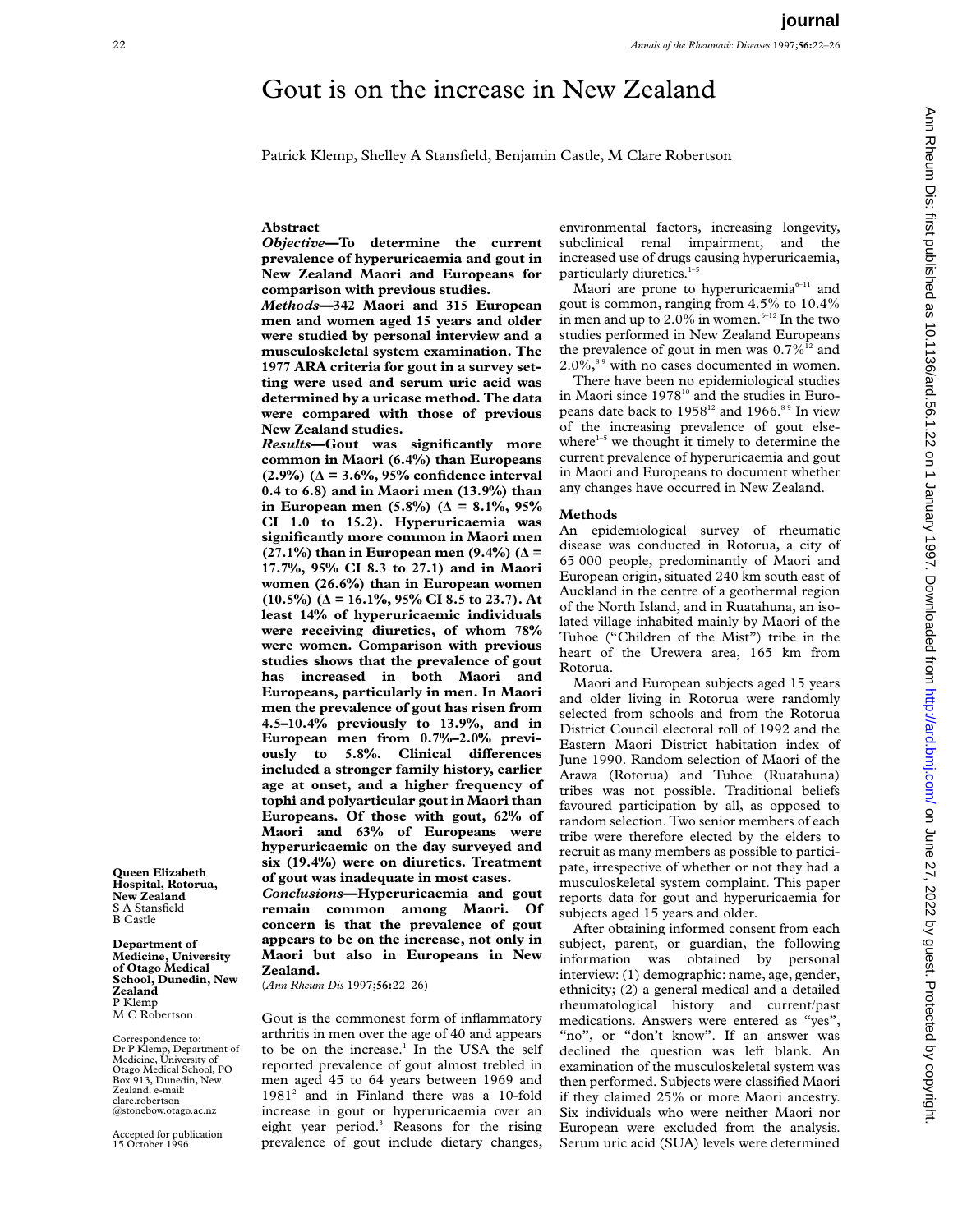by a standard uricase method.<sup>13</sup> The reference range was 0.15-0.40 mmol litre<sup>-1</sup>. Hyperuricaemia was defined as >0.42 mmol litre<sup>-1</sup> in men and  $>0.36$  mmol litre<sup>-1</sup> in women.

Gout was diagnosed if six or more of the 11 American Rheumatism Association (ARA) criteria for gout in a survey setting were present.<sup>14</sup> All individuals who had ever had gout were included, irrespective of when the last acute episode occurred. *X* rays were performed and general practitioner, hospital, and other records were examined where available to validate the diagnosis. Additional information obtained from those with gout included: family history, age at onset of gout, the clinical picture, and natural history.

The criteria for gout used in previous studies were applied to our subjects for comparison. These were: (1) severe, episodic, acute, peripheral, asymmetric arthritis with complete resolution and hyperuricaemia<sup>12</sup>; (2) two of three of the following: (a) typical acute arthritis, usually podagra lasting two weeks, followed by complete resolution, (b) good response to colchicine, (c) hyperuricaemia<sup>689</sup>; (3) two or more typical attacks of podagra affecting the great toe. Hyperuricaemia was not used as a criterion.<sup>10</sup> The criteria used by Gibson *et al*<sup>11</sup> were not specified.

The data for mean serum uric acid concentrations, hyperuricaemia, and gout were analysed as follows:

- (1) Maori/European comparison;
- (2) Urban (Arawa)/rural (Tuhoe) comparison;
- (3) the findings in the present study were compared with previous studies to determine whether any changes had occurred. The comparison took into account differences in survey methods, criteria for gout, whether individuals who had ever had an attack of gout or only those whose last acute episode had occurred within the previous 12 months were included, the definition of hyperuricaemia, and the assay method used. For comparison with previous studies a factor of 0.0598 was used to convert mg  $100 \text{ ml}^{-1}$ to mmol litre<sup>-1</sup> where necessary and two suggested quantities, 0.06 mmol litre<sup>-1</sup> and 0.034 mmol litre<sup>-1</sup>,<sup>1516</sup> were added to our serum uric acid concentrations to adjust for the higher values obtained by non-enzymatic methods.

On completion of the survey, meetings were held to convey the findings to the participants.

## STATISTICAL ANALYSIS

Data were analysed using the *Statistical package for social sciences release 4.1* on the University of Otago VAX/VMS system. To compare the prevalence of gout between Maori and Europeans, and between Maori men and European men, Mantel-Haenszel age adjusted relative risks were calculated. Analysis of variance was used to test for differences in uric acid concentrations between ethnic and gender groups, with age as a covariate. After adding  $0.06$  or  $0.034$  mmol litre<sup>-1</sup> to serum uric acid concentrations, Student's *t* test was used to test for differences within each age group between

uric acid concentrations from this study and those of previously reported studies. A P value of less than 0.05 was considered to be statistically significant.

### **Results**

## DEMOGRAPHY

Of the 657 Maori and European subjects aged 15 years and older, 342 (52.1%) were Maori, mean age 40.5 (SD 16.5) years, and 315 (47.9%) were Europeans, mean age 50.5 (16.1) years. The Maori sample was significantly younger than the European group  $(\Delta = 10 \text{ years}, 95\% \text{ confidence interval } 7.5 \text{ to }$ 12.5). The sex distribution was similar for Maori (62.3% women, 37.7% men) and Europeans (55.6% women, 44.4% men).

Of 289 Rotorua subjects asked whether they were living in Rotorua specifically because of a musculoskeletal system disorder only two (0.7%) said they were.

## PREVALENCE OF GOUT

The cumulative prevalence of gout in the 657 subjects aged 15 years and older was 31 (4.7%). Significantly more were Maori (22/342, 6.4%) than Europeans (9/315, 2.9%) (age adjusted relative risk  $= 3.2, 95\%$ confidence interval 1.6 to 6.6) and the prevalence was higher in Maori men (18/130, 13.9%) than in European men (8/139, 5.8%) (age adjusted relative risk =  $4.0, 95\%$ confidence interval 1.8 to 8.5). The sex ratio of Maori men to women with gout was 5:1 and of European men to women, 8:1. If only those whose last acute attack had occurred within the preceding 12 months were included, the prevalence of gout would have been 25% lower than reported here.

There were no urban/rural differences in the prevalence of gout in Maori men. All four Maori women with gout were from Rotorua which may be coincidental.

#### SERUM URIC ACID

Age adjusted mean serum uric acid was higher for Maori than for Europeans (0.35 and 0.29 mmol litre<sup>-1</sup> respectively,  $P = 0.001$ ). Mean serum uric acid showed an increase with age and values were higher in Maori than in Europeans (figure). Two factor analysis of variance controlling for age showed that mean serum uric acid concentrations were significantly higher in Maori men than in Maori women, in European men than in European women  $(F =$ 128.8, df = 1, P =  $0.001$ ), in Maori men than in European men, and in Maori women than in European women (F = 129.6, df = 1, P = 0.001).

Hyperuricaemia was significantly more common in Maori men (27.1%) than in European men (9.4%) ( $\Delta$  = 17.7%, 95% confidence interval 8.3 to 27.1) and in Maori women (26.6%) than in European women (10.5%) ( $\Delta$  $= 16.1\%, 95\%$  confidence interval 8.5 to 23.7). Sixty two per cent of Maori and 63% of Europeans with gout were hyperuricaemic on the day they were surveyed. Marked hyperuricaemia ( $> 0.54$  mmol litre<sup>-1</sup>) was more common in Maori men (6.8%) than in European men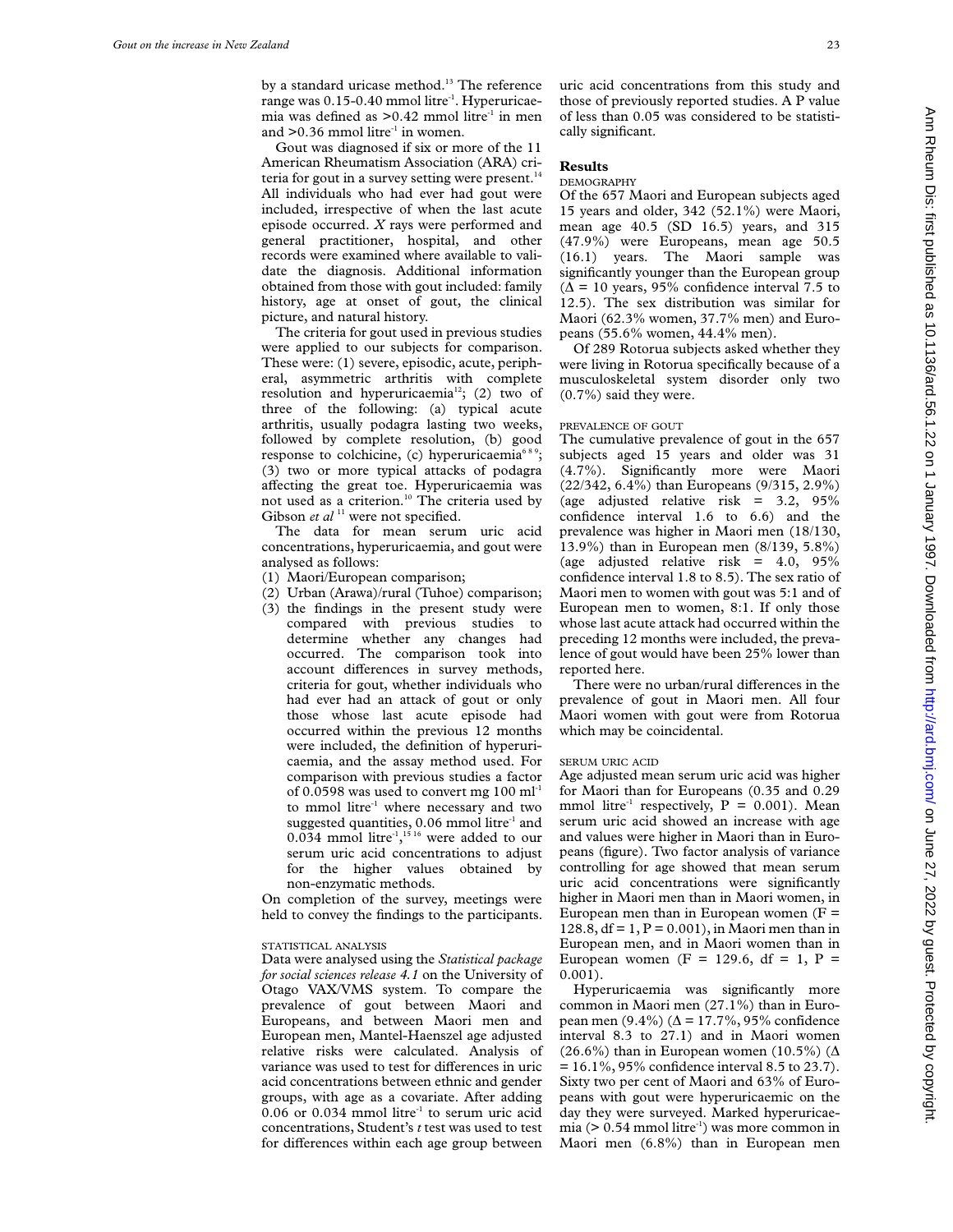

*Mean serum uric acid concentrations in Maori and Europeans by age group.*

 $(2.2\%)$  but the difference did not reach significance ( $\Delta = 4.6\%, 95\%$  confidence interval −0.5 to 9.8). At least 14% of the hyperuricaemic individuals were receiving diuretics, of whom 78% were women.

There were no urban/rural Maori differences in mean serum uric acid concentrations or hyperuricaemia.

## CLINICAL ASPECTS

The mean age at onset of gout in Maori was 46 years (range 21 to 72) and in Europeans 50 years (range 34 to 64). Three Maori men had developed gout by age 28 years. The commonest mode of onset in Maori and Europeans for both men and women was podagra (78%). The course was monarticular or pauciarticular in 60% and polyarticular in 40% of cases. Of those with polyarticular gout 90% were Maori. Tophi were present in one European man and in four Maori men, one of whom was 26 years old with severe widespread tophaceous deposits. In most cases treatment for gout consisted of non-steroidal anti-inflammatory drugs (NSAID) or colchicine. The majority, mainly Maori, had either never taken a hypouricaemic agent, either by choice or by not being offered one, or treatment was intermittent, usually because of poor compliance. No urban/rural differences in clinical manifestations were found. Eleven (35.5%) of the 31 subjects had co-existing ischaemic heart disease, diabetes mellitus, or hypertension, one had chronic renal failure, and one had polycythaemia rubra vera. Six (19.4%)—four Maori men and two European men—were on diuretic treatment. There was a stronger family history of gout in Maori than in Europeans.

*Table 1 Prevalence of gout in New Zealand*

|           | Men              |        | Women            |       | Yearreference                   |
|-----------|------------------|--------|------------------|-------|---------------------------------|
|           | $\boldsymbol{n}$ | (%)    | $\boldsymbol{n}$ | (%)   |                                 |
| Maori     |                  |        |                  |       |                                 |
|           | 18/219           | (8.2)  | 4/243            | (1.6) | $1956^{12}$                     |
|           | 5/83             | (6.0)  | 0/103            | (0)   | 195812                          |
|           | 5/110            | (4.5)  | 2/102            | (2.0) | $1963^6$                        |
|           | 38/366           | (10.4) | 7/381            | (1.8) | 196689                          |
|           | 34/388           | (8.8)  | 3/378            | (0.8) | 197810                          |
|           | 10/115           | (8.0)  |                  |       | $1984^{11}$                     |
|           | 18/130           | (13.9) | 4/212            | (1.9) | 1992 <sup>(present study)</sup> |
| Europeans |                  |        |                  |       |                                 |
|           | 2/296            | (0.7)  | 0/345            | (0)   | 195812                          |
|           | 4/202            | (2.0)  | 0/230            | (0)   | 196689                          |
|           | 8/139            | (5.8)  | 1/176            | (0.6) | 1992 <sup>(present study)</sup> |

# COMPARISON WITH PREVIOUS STUDIES

Allowing for methodological differences comparison of our data with previous studies showed the following.

# *Prevalence of gout*

The prevalence of gout in our study for both Maori and Europeans was higher than previously reported, particularly in Maori men, suggesting that gout is on the increase in New Zealand (table). Selection of participants in previous studies was by non-random recruitment of as many members of a tribe as possible and random selection of Maori and Europeans in an urban setting, $8-1012$  as in our study. In one survey<sup>6</sup> the whole tribe and in another $11$  all Maori men working in a factory were recruited. Only one of our 31 subjects with gout, a Maori woman, did not meet the criteria used by Lennane et al <sup>12</sup> and Rose and Prior,<sup>689</sup> and two subjects, the same Maori woman and a Maori man did not fulfil the Brauer and Prior<sup>10</sup> criteria. Even if both these individuals were excluded for the purposes of comparison, the prevalence of gout in our Maori subjects would only drop to 21/342 (6.1%) instead of 6.4%—Maori men 17/130 (13.1%) instead of 13.9% and Maori women 3/212 (1.4%) instead of 1.9%.

## *Serum uric acid concentrations*

Statistical comparison of mean serum uric acid concentrations and hyperuricaemia was possible in two studies. $8-10$  When 0.06 mmol litre<sup>-1</sup> was added to our serum uric acid values to adjust for comparison with the two studies which used a non-enzymatic method, mean serum uric acid concentrations in some age groups were significantly higher, and a tendency to hyperuricaemia greater, in our subjects. These differences were not observed when  $0.034$  mmol litre<sup>-1</sup> was added.

# **Discussion**

The study confirms the high prevalence of gout among Maori. It also shows that the prevalence has increased in both Maori and Europeans compared with previous studies (table). We believe that our sample is representative of Maori and Europeans living elsewhere in New Zealand and therefore that the prevalence of gout has increased nationally. The increase is particularly striking in Maori men<sup>6-12</sup> and in European men.<sup>8912</sup> The narrowing gap in the male:female ratio of gout from 20:1 formerly to 1.7-6.6: $1^{1718}$  in the 1960s was also evident in our study, both in Maori and Europeans.

Confounding factors were considered as a possible source of bias in the comparison of our prevalence figures with those of previous studies. None was thought to influence the comparison significantly. Selection of participants by random and non-random recruitment in the age group 15 years and over in our survey was very similar to those in all the previous studies<sup>6 8-10 12</sup> except for one, which was not a population survey and age was not stated.<sup>11</sup> We investigated whether the age distribution of our sample differed from that of previous studies, and age adjustment was made where possible.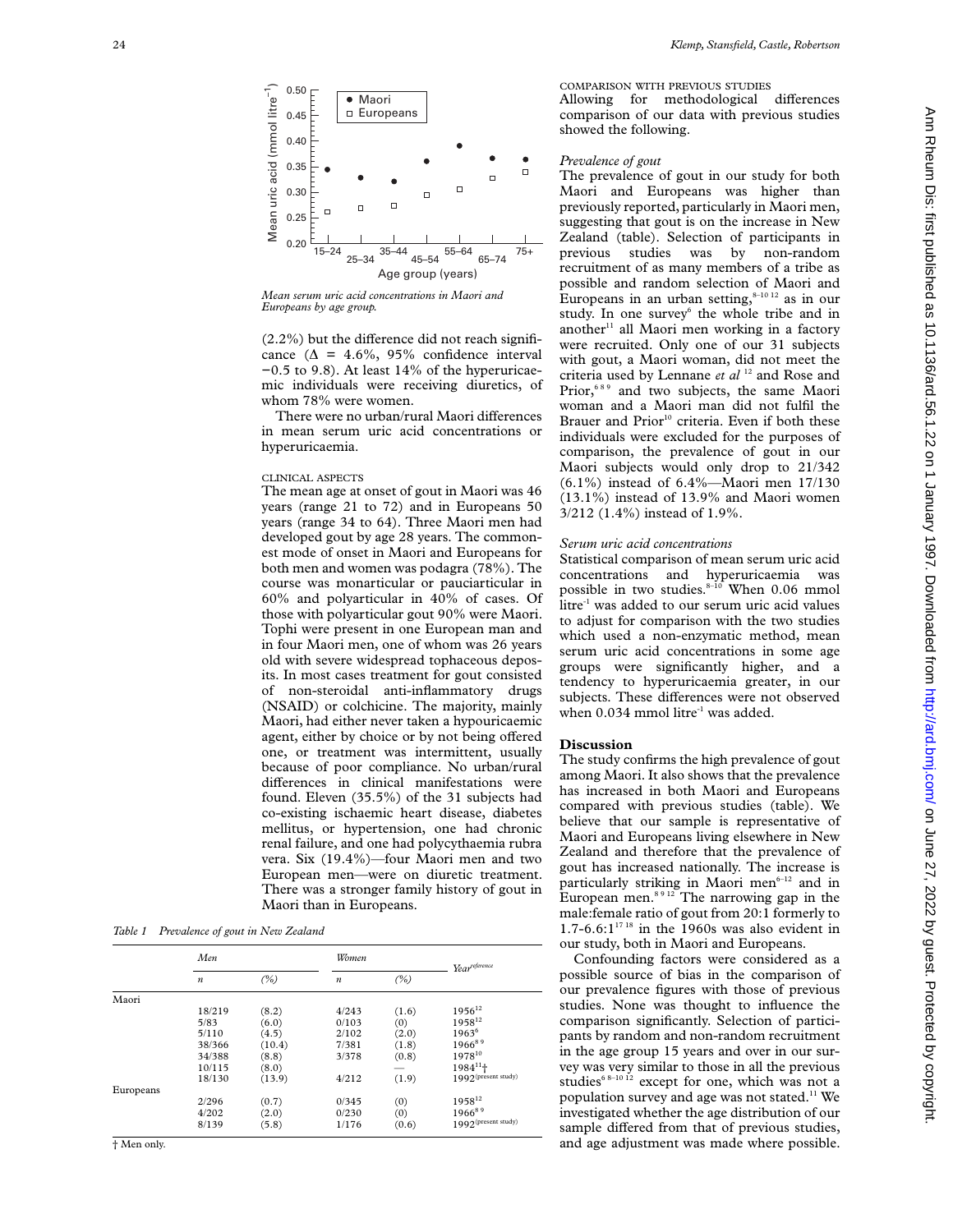The authors of papers in which comparisons of gout prevalence were made have not reported the age distribution of their gout cases, so neither age stratification nor age standardisation of the data are possible. Furthermore, in each comparison where age distribution of the previous sample was reported, the age distribution was either the same or younger than for our sample. Therefore we are confident that the differences in age structure between our study and those reported earlier did not result in any overestimation of the differences in gout prevalence. Although the ARA criteria used in our survey differed from those of other surveys, we showed that our prevalence figures changed minimally when other criteria were applied to our subjects. The difference was considered too small to influence the comparison. Our study showed that period prevalence of gout was considerably lower than cumulative prevalence. It was therefore important to confirm that prevalence figures in previous studies were also based on cumulative and not period prevalence (Rose BS, Waterworth R, personal communication). Finally the non-random recruitment of subjects, although not ideal, included all members of the tribe and not only those with musculoskeletal system complaints.

Reasons for the increased prevalence of gout in New Zealand are speculative. The eating and drinking habits and diuretic use in our gouty individuals could not be accurately compared with previous studies. However, we suspect that an increase in diuretic use thought to explain the rising prevalence of gout elsewhere $2-5$  may well be a factor.

Hyperuricaemia<sup>19 20</sup> and high mean serum uric acid concentrations<sup>21</sup> as risk factors for gout have been well documented. We were unable to show whether the increased prevalence of gout was associated with a concomitant increase in mean serum uric acid or hyperuricaemia. Our cut off levels for hyperuricaemia in men and women were the same as those used in previous studies, thereby eliminating bias. However, the study shows the difficulties and possible sources of error in attempting to compare uricase with nonenzymatic methods for serum uric acid, as the amount added to adjust for the difference in concentrations obtained by the two assays can significantly influence the findings and may be a major source of bias. Adding 0.06 mmol  $litre<sup>-1</sup>$  to our values suggested that mean serum uric acid and hyperuricaemia had increased over the years. This was not confirmed when  $0.034$  mmol litre<sup>-1</sup> was added. We were therefore not able to show conclusively whether or not serum uric acid concentrations have increased in New Zealand.

The high percentage of Maori with tophaceous and polyarticular gout, the large number of Maori and Europeans with ongoing recurrent acute attacks, and the fact that on the day surveyed 62% of Maori and 63% of Europeans were hyperuricaemic suggest that gout is still inadequately treated. The mainstay of treatment was NSAID or colchicine for acute attacks. Few were receiving hypouricaemic

treatment and of those who were, most either used them intermittently or inappropriately for acute attacks. Traditional treatments are still favoured by many Maori, which may account to some extent for the unacceptably high noncompliance rate. There is clearly a need for ongoing education of medical practitioners and patients alike in the management of gout.

Apart from finding that all four Maori women with gout were from Rotorua, no other urban/rural differences in the prevalence of hyperuricaemia or gout or in clinical manifestations were demonstrated. In retrospect this is not surprising given the close proximity of urban and rural areas, the ready access to transport, and the mobility of the Maori population within New Zealand, unlike in countries where there are clear geographical and lifestyle urban/rural differences such as existed in South Africa.<sup>22</sup>

This study confirms the view of Silman and Hochberg<sup>23</sup> that comparison between studies on gout are fraught with difficulties because of methodological differences, such as nonuniformity of criteria for gout or prevalence based on self reported gout (which has been shown to be up to four times higher than the validated occurrence<sup>24</sup>), differences in the age group studied, which range from 14+ to 40-64 years worldwide,<sup>23</sup> and uncertainty whether prevalence figures are based on cumulative, period, or point prevalence, which can profoundly affect prevalence figures.

We used the ARA criteria in preference to the New York criteria<sup>25</sup> for the following reasons. (1) One of the four New York criteria is major reduction in objective inflammation with colchicine within 48 hours. NSAID have largely superseded colchicine for treating acute gout and this is therefore of limited value as a criterion nowadays. (2) The ARA criteria are likely to be increasingly used in population surveys, which would facilitate comparison of future surveys with surveys such as ours to determine trends in hyperuricaemia and gout. (3) None of the New Zealand surveys with which we compared ours used the New York criteria, either because they antedated the criteria<sup>689 12</sup> or because of study design.<sup>10</sup>

Future studies will determine trends in hyperuricaemia and gout. Comparison with other studies would be facilitated and would be more accurate if a standard methodology were used. We suggest that data be obtained by personal interview and physical examination in subjects aged 15 and older, using the ARA criteria to determine the cumulative prevalence of gout, that serum uric acid be assayed by a uricase method, and that hyperuricaemia be defined as  $> 0.42$  mmol litre<sup>-1</sup> in men and  $>$  $0.36$  mmol litre<sup>-1</sup> in women.

The higher serum uric acid concentrations in Maori compared with Europeans for all age groups including the 15-19 year group are of interest. We hope to investigate whether this difference exists at birth or whether it develops during early childhood coincident with a change from a milk to a solid diet, as there are dietary differences in the two population groups.